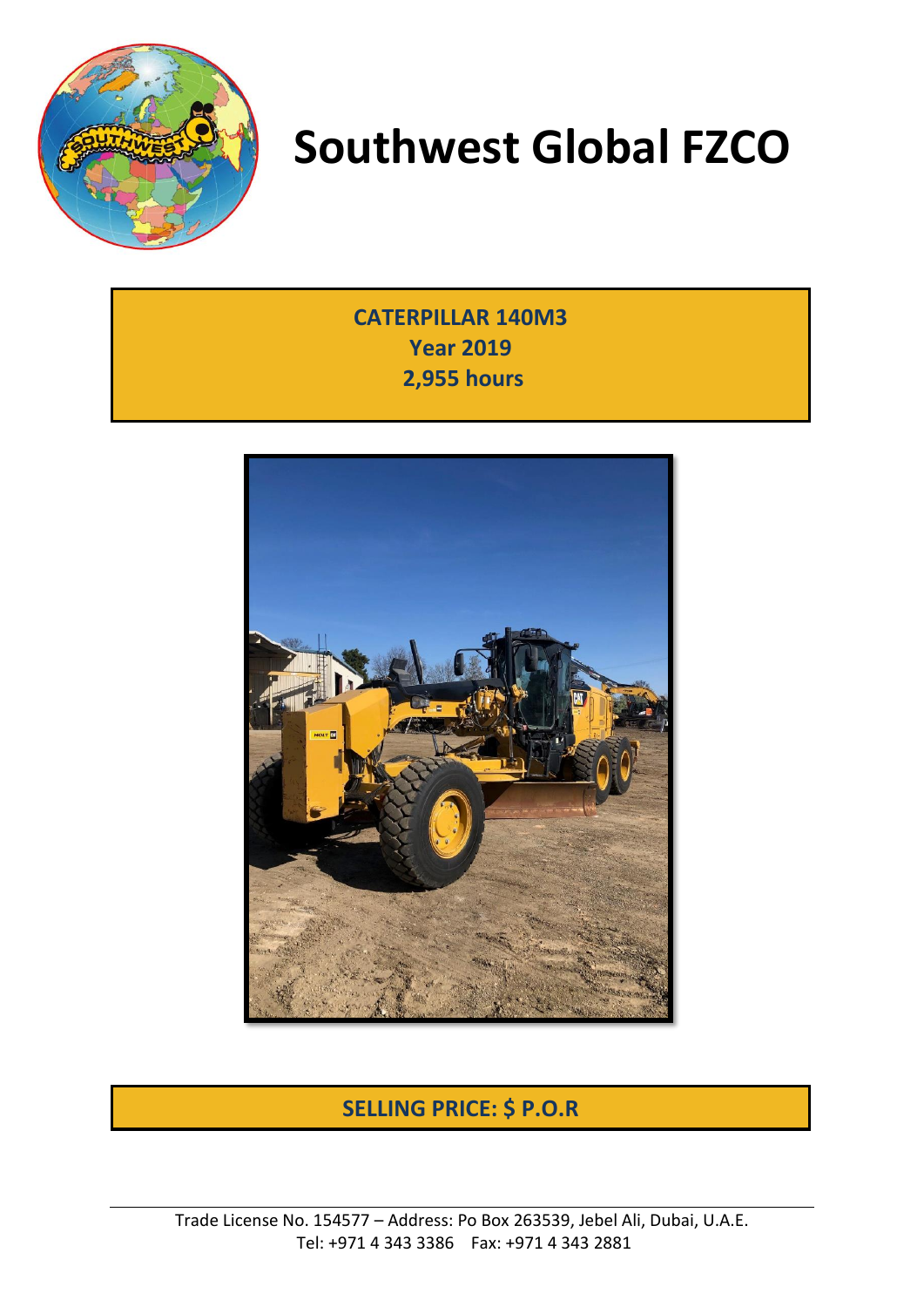

**Information - Condition**

| Model | Year | <b>Hours</b> |
|-------|------|--------------|
| 140M3 | 2019 | 2,955h       |

- $1 \times 140M3$
- Year 2019
- Equipped with pushblock and rear ripper
- Cab with A/C

#### **Emissions**

- **EPA label: YES**
- **CE plate : NO**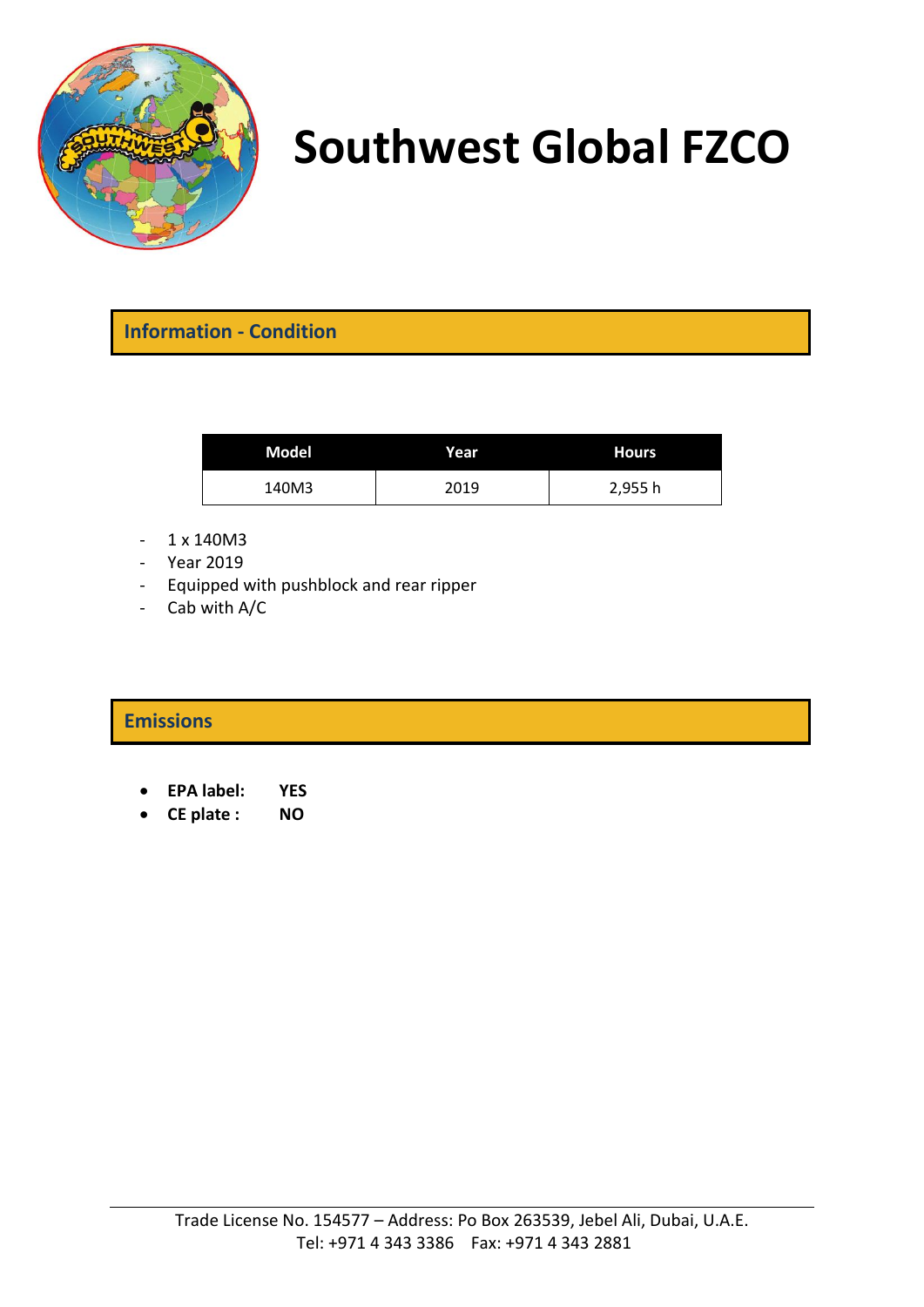

#### **Product Configuration**

- 140M3 AWD MOTOR GRADER
- LANE 3 ORDER
- GLOBAL ARRANGEMENT
- MOLDBOARD, 14' PLUS
- RIPPER/SCARIFIER
- TOOTH, STRAIGHT
- STANDARD WEATHER AWD
- ACCUMULATORS, BLADE LIFT
- PRECLEANER, NON SY-KLONE
- $\bullet$  BASE + 1 (RIP)
- STARTER, ELECTRIC, HEAVY DUTY
- HEADLIGHTS,FRONT, LOW, HALOGEN
- CAB, PLUS (STANDARD GLASS)
- CAB, PLUS (INTERIOR)
- FAN, DEFROSTER, REAR WINDOW
- **SCREEN AS**
- CONVERTER GP
- SEAT, HEATED
- RADIO GP AM/FM
- SEAT BELT
- PRODUCT LINK, SATELLITE PLE631
- INSTALLATION, ACCUGRADE READY
- TIRES, 17.5R25 BS VKT \* D2A MP
- GUARD GP, HITCH
- LANGUAGE, ENGLISH
- DECALS, ENGLISH (U.S.)
- ANTIFREEZE WINDSHIELD WASHER
- LIGHTS, WORKING, PLUS, HALOGEN
- TRANSMISSION, AUTOSHIFT
- LIGHTS, SERVICE, INTERNAL
- CAMERA, REAR VISION
- MIRRORS, OUTSIDE MOUNTED
- GUARD, TRANSMISSION
- PUSH PLATE, COUNTERWEIGHT
- JOYSTICK CONTROLS, ADVANCED
- DRAIN, HIGH SPEED, ENGINE OIL
- CONTROL,AUTO ARTICULATION-DEMO
- TANK, FUEL, STANDARD
- FUEL ANTIFREEZE, -25C (-13F)
- COOLANT, 50/50, -35C (-31F)
- ROLL ON-ROLL OFF
- LIGHTS, ROADING, HALOGEN
- FAN, STANDARD
- LIGHTS, ARM, FOLD DOWN